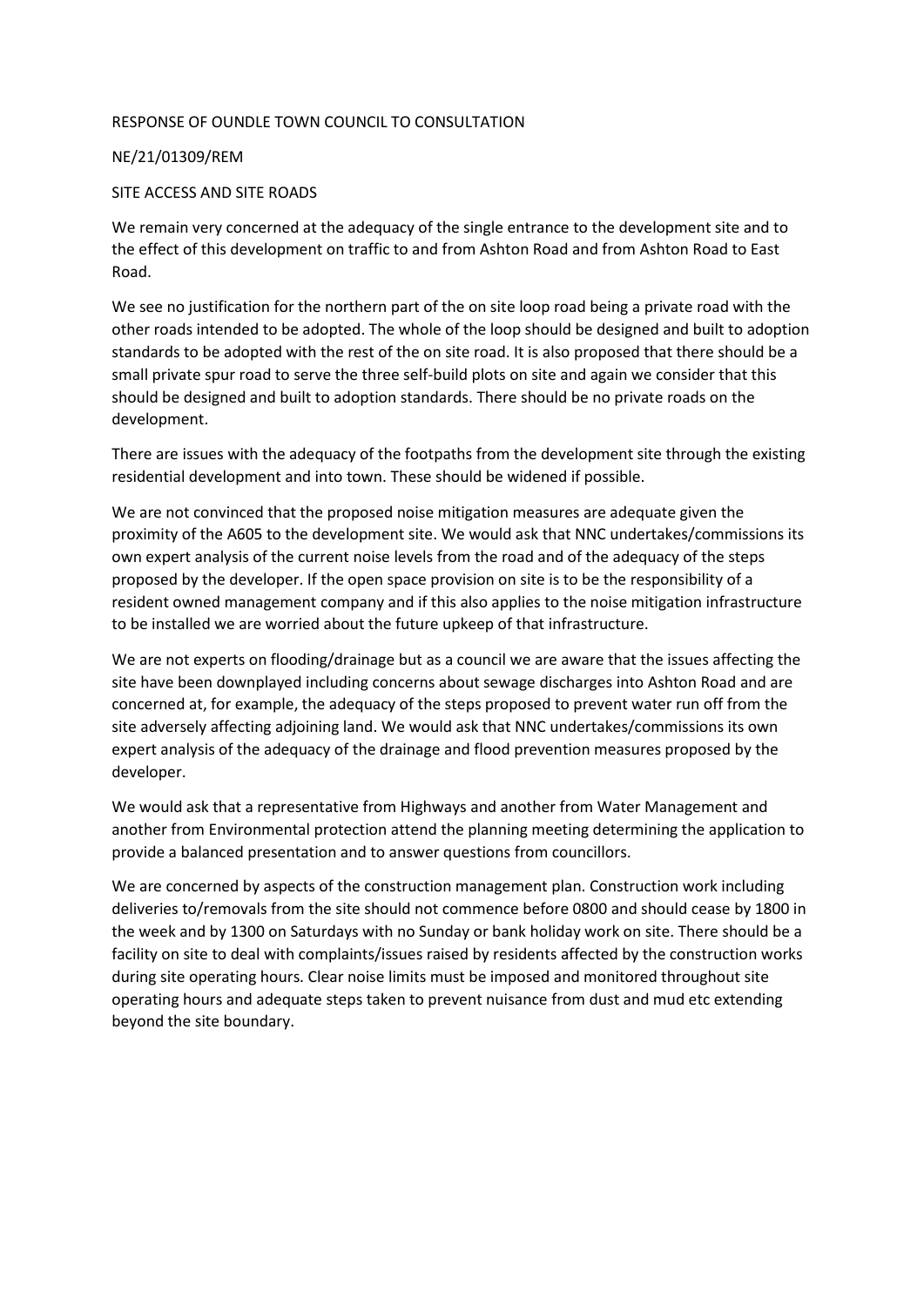## NE/21/O1330/REM

We remain very concerned at the adequacy of the single entrance to the development site and to the effect of this development on traffic to and from Ashton Road and from Ashton Road to East Road.

There are issues with the adequacy of the footpaths from the development site through the existing residential development and into town. These should be widened if possible. It is likely that a number of residents will wish to use mobility scooters to access the town centre from the extra care facility but the road/pavement network between the development site and the town centre is inadequate/too narrow to allow this to be done conveniently/safely and it may be impractical to require the developer to make the required infrastructure improvements particularly widening footpaths.

We are not convinced that the proposed noise mitigation measures are adequate given the proximity of the A605 to the development site. We would ask that NNC undertakes/commissions its own expert analysis of the current noise levels from the road and of the adequacy of the steps proposed by the developer. If the open space provision on site is to be the responsibility of a resident owned management company and if this also applies to the noise mitigation infrastructure to be installed we are worried about the future upkeep of that infrastructure.

We are not experts on flooding/drainage but as a council we are aware that the issues affecting the site have been downplayed including concerns about sewage discharges into Ashton Road and are concerned at, for example, the adequacy of the steps proposed to prevent water run off from the site adversely affecting adjoining land. We would ask that NNC undertakes/commissions its own expert analysis of the adequacy of the drainage and flood prevention measures proposed by the developer.

We would ask that a representative from Highways and another from Water Management and another from Environmental protection attend the planning meeting determining the application to provide a balanced presentation and to answer questions from councillors.

We are concerned by aspects of the construction management plan. Construction work including deliveries to/removals from the site should not commence before 0800 and should cease by 1800 in the week and by 1300 on Saturdays with no Sunday or bank holiday work on site. There should be a facility on site to deal with complaints/issues raised by residents affected by the construction works during site operating hours. Clear noise limits must be imposed and monitored throughout site operating hours and adequate steps taken to prevent nuisance from dust and mud etc extending beyond the site boundary.

The amount of on-site parking provision proposed is unrealistically low at 36 spaces with only 14 for residents and 4 for visitors with 14 for staff and 4 'spare'. With 65 apartments it seems possible that at least 50% will have cars while 4 plus 4 for visitors seems low. It is likely that for residents without cars they may use taxis to get to and from the facility with the result that there needs to be sufficient space to accommodate taxi collections and drop offs too.

We do not consider the funding of bus provision for a single year is in any way adequate as it is likely that the service will end up being withdrawn when the funding ceases.

The height of the building relative to the new residential properties on the development site and the established ones adjoining it is too high and there are real concerns that as proposed and with upper floor apartments having balconies there will be overlooking issues affecting not only some existing